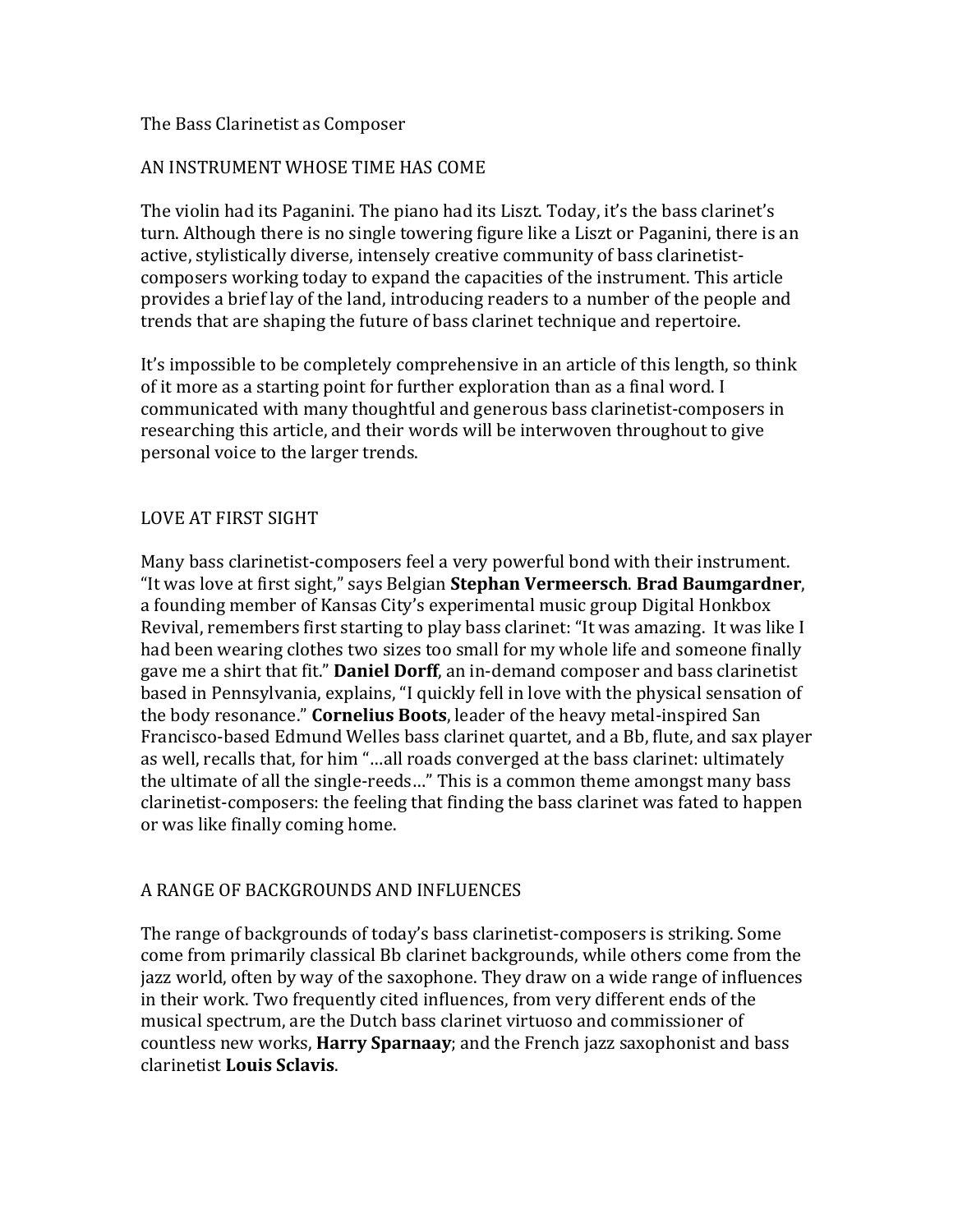Other jazz-influenced bass clarinetist-composers include **Henri Bok**, Professor of Bass Clarinet at Rotterdam Conservatory, Amsterdam-based Tobias Klein, the German Steffan Schorn, the Swiss Claudio Puntin, and the aforementioned Brad **Baumgardner**, among many others. Improvisation is a central component of composition for many bass clarinetist-composers. Although also influenced by a range of contemporary classical music, "I would have to say that my primary influence on what I put down on paper is from improvisation," says Montreal-based **Lori Freedman.** For **Jeff Reilly**, a Canadian who conducts and produces radio shows in addition to his extensive bass clarinet and composition work, the "focus is to integrate improvisation with formal composition, or in other words to find the balance between the control of formal composition and the freedom of improvisation."

Other bass clarinetist-composers draw on quite personal and idiosyncractic combinations of influences. **Aaron Novik**, based in San Francisco, says of his influences, "these days it's definitely Brazilian music, choro and the metal band meshuggah that are perhaps my biggest influences..." **Beth Custer**, also from the Bay Area and the leader of the clarinet ensemble, *Clarinet Thing*, cites blues, jazz, and rock as important influences. For American **Michael Miller**, "Death metal always crops up in any piece I am writing, sometimes subtly and sometimes blatantly, usually the latter." For **Michael Lowenstern**, who specializes in solo compositions with electronic looping and layering, "Electronica and Funk are my two biggest influences....Groove is incredibly important to me – more than form, more than harmony, more than timbre or sound." **Oğuz Büyükberber**, born in Turkey and based in Amsterdam, notes that, "Jazz, Turkish Folk and Court Music and Contemporary Music are the main ingredients of my language both as a composer and an improviser. " **Cornelius Boots** most audibly draws on heavy metal and hard rock in his compositions, but also cites influences ranging from classical clarinet repertoire to early blues and gospel to "pop, funk, disco and R&B from the 70's and 80's," to bands such as Tool, Melt-Banana and Fishbone.

Despite this wide range of interests, one particular influence was mentioned by almost everyone: **Eric Dolphy**. Dolphy, as any bass clarinet aficionado knows, was a brilliant 1960s jazz musician with a distinctive voice on flute and alto saxophone, but most remarkably on the bass clarinet. Approaching it from a jazz improvisation background, and drawing on the timbre of both the Bb clarinet and the saxophone family, Dolphy found a universe of sounds in the instrument that no one approaching it from the classical direction had vet uncovered – rhapsodic lyricism, searing wails, and animal-like squawks and grunts across an enormous registral span. Although he never achieved the fame of colleagues like Charles Mingus, Miles Davis, or John Coltrane, he was one of the great jazz innovators of his time, and it is difficult to overstate his importance to bass clarinetist-composers today. Even those with no background in jazz are influenced and inspired by him. It is indeed telling that the first virtuoso of the bass clarinet was not the product of a classical conservatory education, but an experimental jazz musician who essentially invented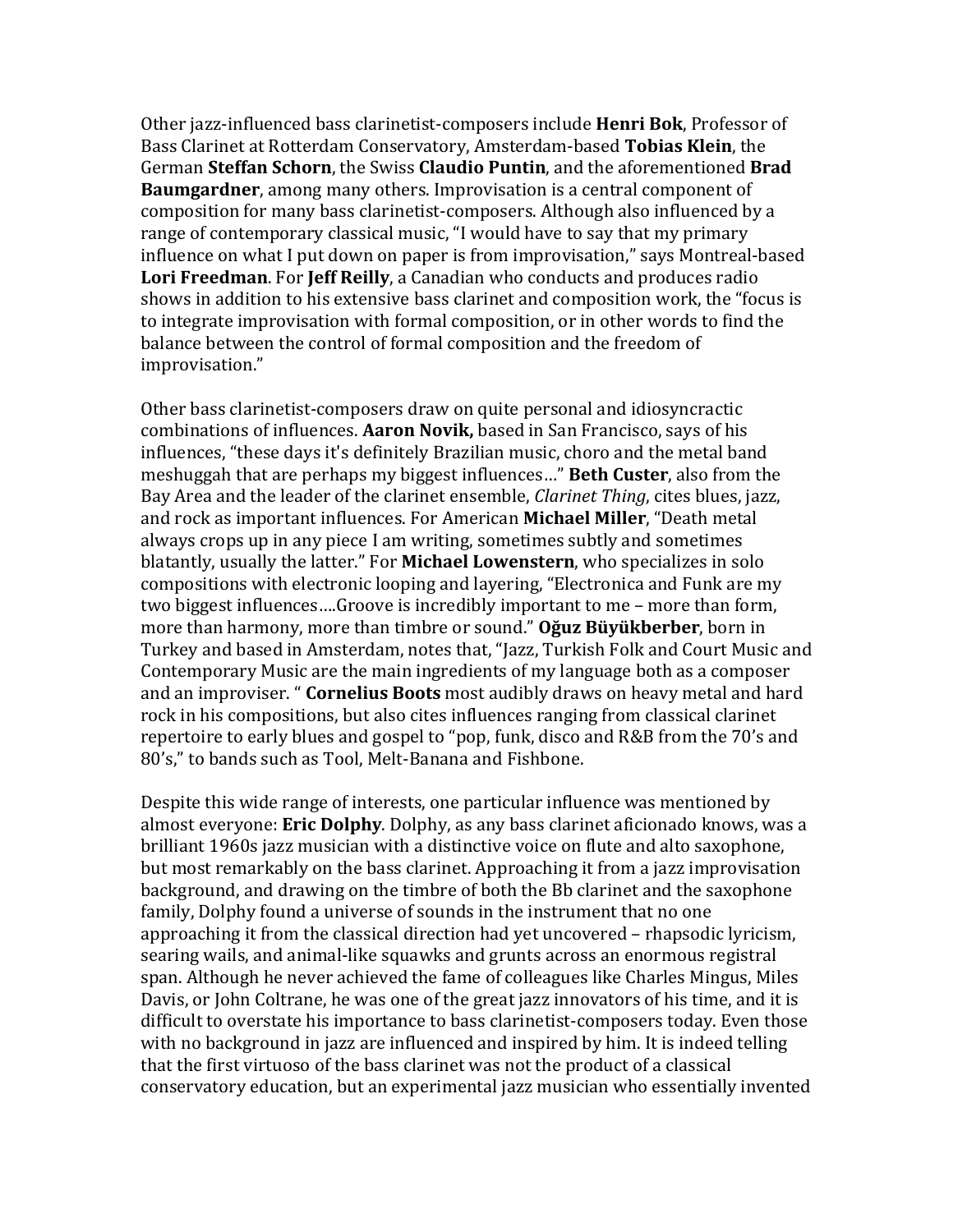his own technique. Many of today's bass clarinetist-composers are similarly seeking their own path and forging their own technique, inspired by Dolphy's example.

# PERFORMING COMPOSER OR COMPOSING PERFORMER?

Bass clarinetist-composers exhibit a range of relationships between performance and composition. A few see themselves as composers first, and performers secondarily. Many, on the other hand, began primarily as performers and discovered composition only later, sometimes out of practical or even metaphysical necessity.

**Michael Lowenstern** fell into composing after realizing how hard (and expensive!) it would be to try to commission others to do it. After hearing from modernist composer Charles Wuorinen how much he would charge for a solo piece, "... I decided that if I was going to get pieces written for the Bass Clarinet, I probably should just do it myself. And there it began." **Henri Bok**, also had a very practical reason to start composing bass clarinet music: "I started composing, because I needed an encore for two solo recitals and had forgotten to bring anything...in my hotel room I got an idea and started writing my opus one: Vinho do Porto Brasileiro'. When the audiences were raving about this piece I saw that as a great encouragement to write more and now I spend a lot of time composing..."

**Oğuz Büyükberber** explains a different type of necessity that led him to write his own music: "I have very low vision and to be able to play with other people. I had a few options: playing "tunes" everyone knows which I can learn by ear,...someone spending time to teach me his or her music by ear, improvising freely, or me composing my own music." For **Laura Carmichael**, an American long based in Amsterdam, composing for bass clarinet grew naturally out of her own musical explorations: "If you are busy with music, and curious, I think it's quite natural for sounds and ideas to creep into your imagination."

For others, including myself, there was another very practical reason to compose for bass clarinet: as a young composer, if I wanted my music to be played, my best shot was to play it myself, rather than hoping for someone more famous to take it up. For **Cornelius Boots**, it was simply an imperative to start writing for bass clarinet: "The bass clarinet absolutely demanded that I spend a considerable amount of energy and focus creating new contexts, new conceptions and new compositions for it. This is not metaphor or hyperbole; it is a simple statement of exactly what happened."

Many bass clarinetist-composers see composing and performing as vitally linked and are reluctant to assign either one priority. "I consider myself a musician. I do several things, primarily I make music," says **Lori Freedman**. Former Bang on a Can All-Stars clarinetist and bass clarinetist **Evan Ziporyn** says "It's something I think about a lot but never answer...it's all music-making in the end." And **Brad Baumgardner** notes a strong historical precedent for integrating performance and composition: "I try not to draw a distinction between the two. Up until the 20th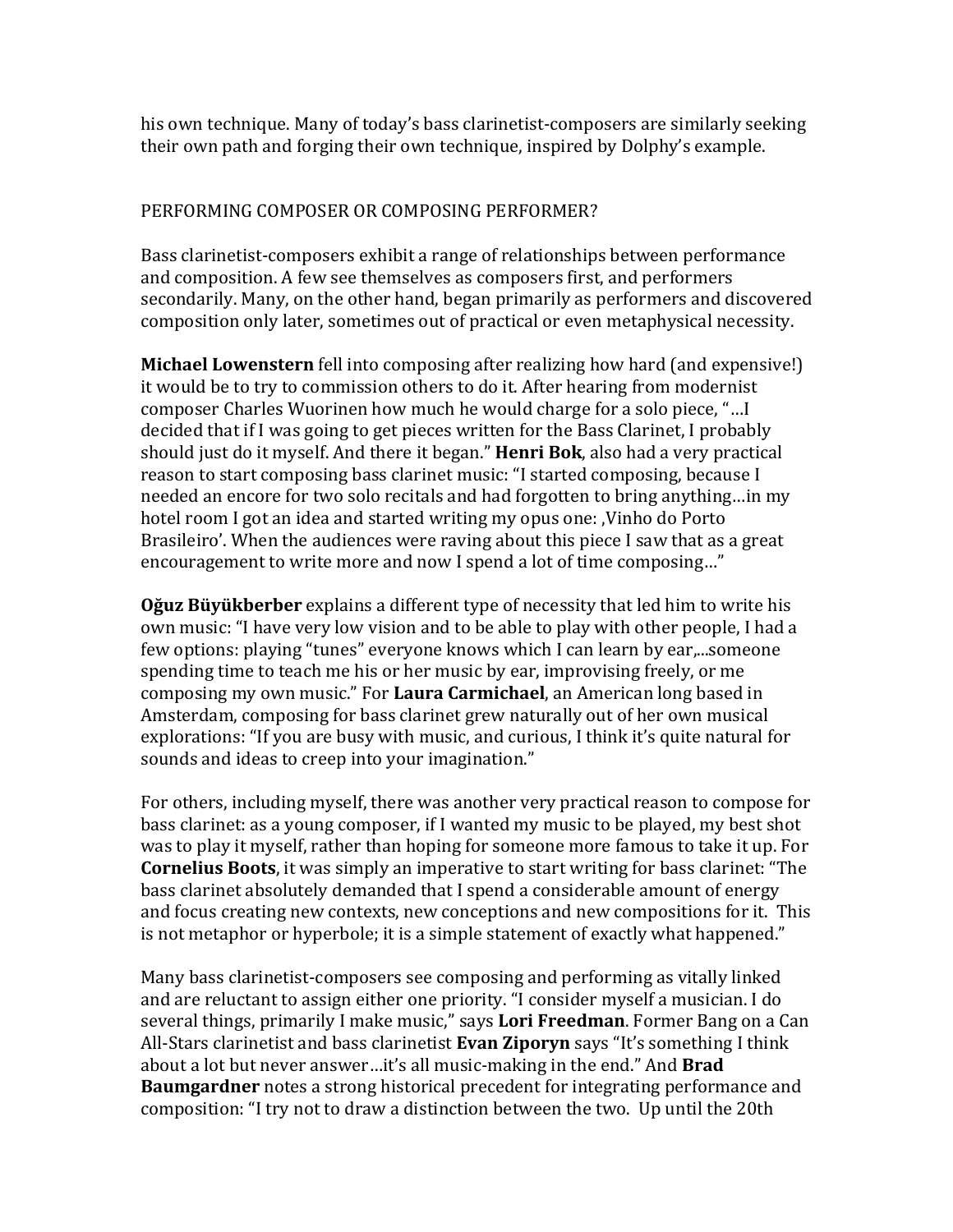century, almost all composers were strong players. We seem to have drifted away from that a little bit, which tends to make people identify as one or the other. I try not to do that. I mostly just call myself a musician." Indeed, this does seem to be part of a larger trend within contemporary composition. The return of composerperformers – long the norm, but rare in the increasingly specialized  $20<sup>th</sup>$  century – is one of the most salient and welcome trends in composition today.

#### COMPOSING FOR WHOM?

Most bass clarinetist-composers write with themselves in mind as performers. They draw on their own strengths and idiosyncrasies or use composing as a way to push their technique further. Michael Miller says "I very much use composition as a means of creating challenges for myself. I am always trying to get better as a player, so I am constantly writing pieces that are at the very edge of my technical facility. At the same time, I would be stupid to not include things I do well in all of these pieces." **Jeff Reilly** says, "Composition is a wonderful way to extend, explore, challenge and focus one's technical and expressive capacity – you can use it to extend and push your technical abilities, but more interestingly – you can also use it to explore and focus your musical language." **Ken Thomson**, the current clarinetist in the Bang on a Can All-stars adds, "Often the music I write requires some serious technique. Not extended techniques, but a lot of finger work. It's actually the way I get better at many of my instruments that I play – by writing something without considering the fingerings, intervals, etc., and working it out after it's too late to change it!"

There is often little expectation that others will later play their music, and it can generate certain challenges when they do. As **Evan Ziporyn** describes it "...I never expect anyone else to want to play my music for bass clarinet – so in each case it's a bit of a surprise and a struggle when that happens – I have to find a way to notate a lot of things that I didn't bother writing down – or to omit them and find a way to make the piece still function." However, it can also be exciting and gratifying when others take an interest in music not originally intended for other performers. **Michael Lowenstern** explains, "I don't worry much about other bass clarinetists playing my music when I'm writing, but I'm enormously flattered and honored that so many do." This of course is quite similar to how things have worked with past virtuoso-composers on other instruments. When Paganini and Liszt were around, they were often the only ones with the technical skills to perform their own compositions. Now, talented high school students can play them. The same will likely be true of the most idiosyncratic, technically demanding works of today's virtuoso bass clarinetist-composers.

On the other hand, there are some bass clarinetist-composers who are thinking of other players more from the beginning. **Daniel Dorff** has always considered himself a composer first, and so his works are often written with other players in mind. And **Eric Mandat** has really pushed the envelope in terms of extended techniques in his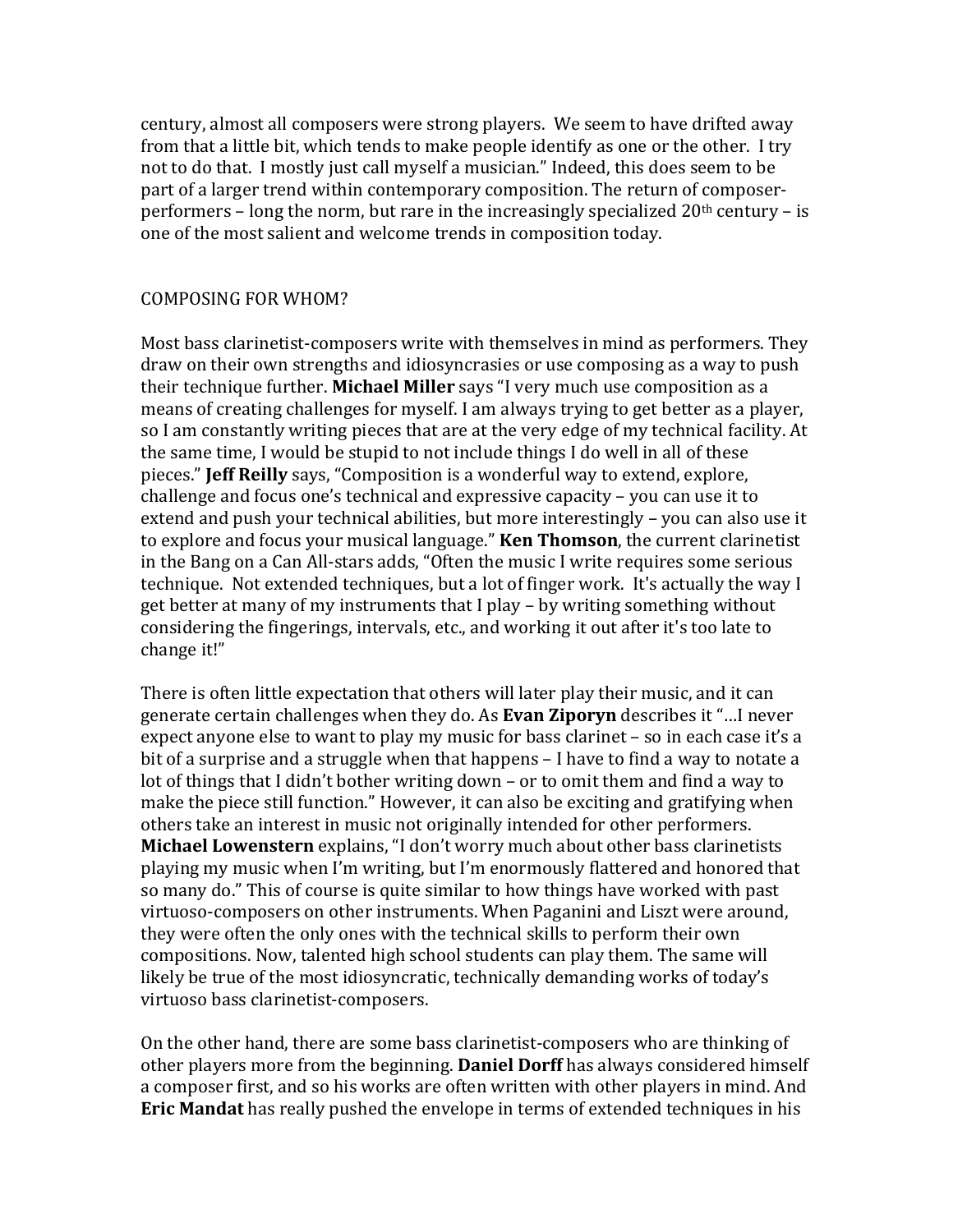compositions, but also has developed ways to notate them clearly and meticulously so that others can easily interpret what he comes up with.

## BEYOND THE CONCERT HALL

This brief exploration of bass clarinetist-composers makes it clear that each individual is unique, with their own personal history, their own mixture of influences, and their own goals as instrumentalists and composers. The range of backgrounds and influences is quite broad, making it difficult to generalize about the bass clarinetist-composer as a species. If there is a common element, though, it is the persistent influence of music from outside of contemporary classical music. Whether it takes the form of heavy metal, electronica, jazz, free improvisation, blues, or non-Western musical traditions, bass clarinetist-composers seem to have a natural inclination to draw on worlds of music from beyond the Western concert hall. 

There is something about this instrument that seems to attract people with particularly creative, often unconventional impulses. It may be the lure of an instrument without the baggage of an extensive history. Whereas the Bb Clarinet has centuries of pedagogy and repertoire, on bass you can invent your own approach suited to your own personality and interests. It also may simply be that the bass clarinet is an inherently rich instrument, ripe for exploitation by people who know, hands-on, how it works. With a four-and-half-octave range, a huge variety of timbres, great flexibility and fluidity, and an extremely rich spectrum of overtones, it's an instrument that has a deeply distinctive personality, yet is at the same time extraordinarily versatile. It's no wonder that creative, inventive people would be so drawn to it.

# A PERSONAL NOTE

As a bass clarinetist-composer myself, I feel deep gratitude to those who have taken the instrument this far, and am eager to see what the next generation does with it. My own story begins where it does for many others: with **Eric Dolphy**, who I heard for the first time in 1999, during my junior year in college. His playing inspired me to begin exploring the bass clarinet as a vehicle of personal musical expression.

Since then I have been fortunate to encounter or work with a number of the people discussed above. **Michael Lowenstern's** recordings and a live performance at ClarinetFest opened up the full range of rhythmic and lyrical expressivity of the instrument. My attempts to play **Evan Ziporyn's** compositions *Tsmindao Ghmerto* and *Partial Truths* were instructive early lessons in extended techniques and creative composition for bass clarinet. A workshop by **Laura Carmichael** when I was doing a masters program at San Francisco Conservatory opened my ears to a new universe of extended techniques and electronics. My many years of playing in Edmund Welles with **Cornelius Boots** opened a whole new world of sound,